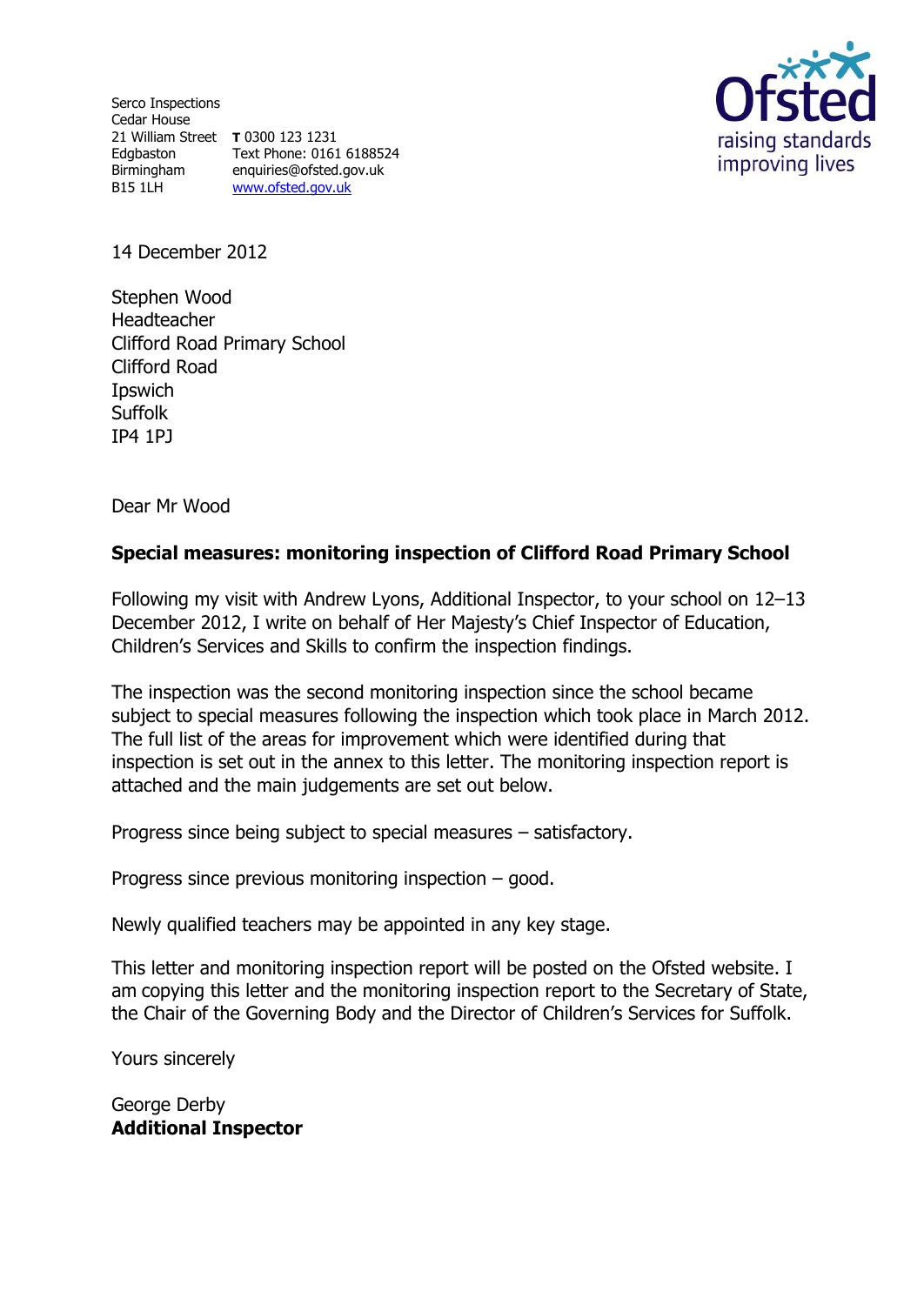

# **Annex**

### **The areas for improvement identified during the inspection which took place in March 2012**

- Raise attainment and ensure that all pupils make at least the expected progress in English by the end of Key Stages 1 and 2 by:
	- improving pupils' skills in constructing sentences, punctuation and spelling
	- ensuring all teachers have similarly high expectations of the presentation  $\frac{1}{2}$ of work and developing a whole-school approach to the teaching of handwriting and correct letter formation
	- increasing the opportunities for writing at length in English and across the  $\frac{1}{2}$ curriculum.
- **IMPROVE THE GUALACT UP THE UP THE VALUATION IS CONSTRUMENT IN THE UP THE UP THE INCOCOLLY** good or better and eliminate inadequate teaching by:
	- ensuring that assessments are accurate and used effectively to plan work that challenges and matches closely the needs and abilities of all groups of pupils
	- developing a whole-school approach to planning lessons, and ensuring plans include clear learning objectives and are consistent across year groups
	- developing and implementing a whole-school marking policy, ensuring that target setting and marking procedures consistently give pupils a clear understanding of their next steps for learning
	- rigorously monitoring and evaluating pupils' work and the quality of teaching across the school, putting the emphasis on pupils' learning, and increasing teachers' accountability for the progress made by pupils.
- **IMPROVE THE EFFECT IMPROVE THE EFFECT VERGO** is a last managers at all levels by:
	- reviewing and revising the roles and responsibilities of the leadership team so that it is more effective in driving school improvements
	- developing a rigorous approach to assessing attainment in reading and  $\equiv$ writing so that data used for tracking pupils' progress are reliable and accurate
	- developing the role of the governing body in monitoring and evaluating  $\equiv$ the work of the school, and holding leaders to account.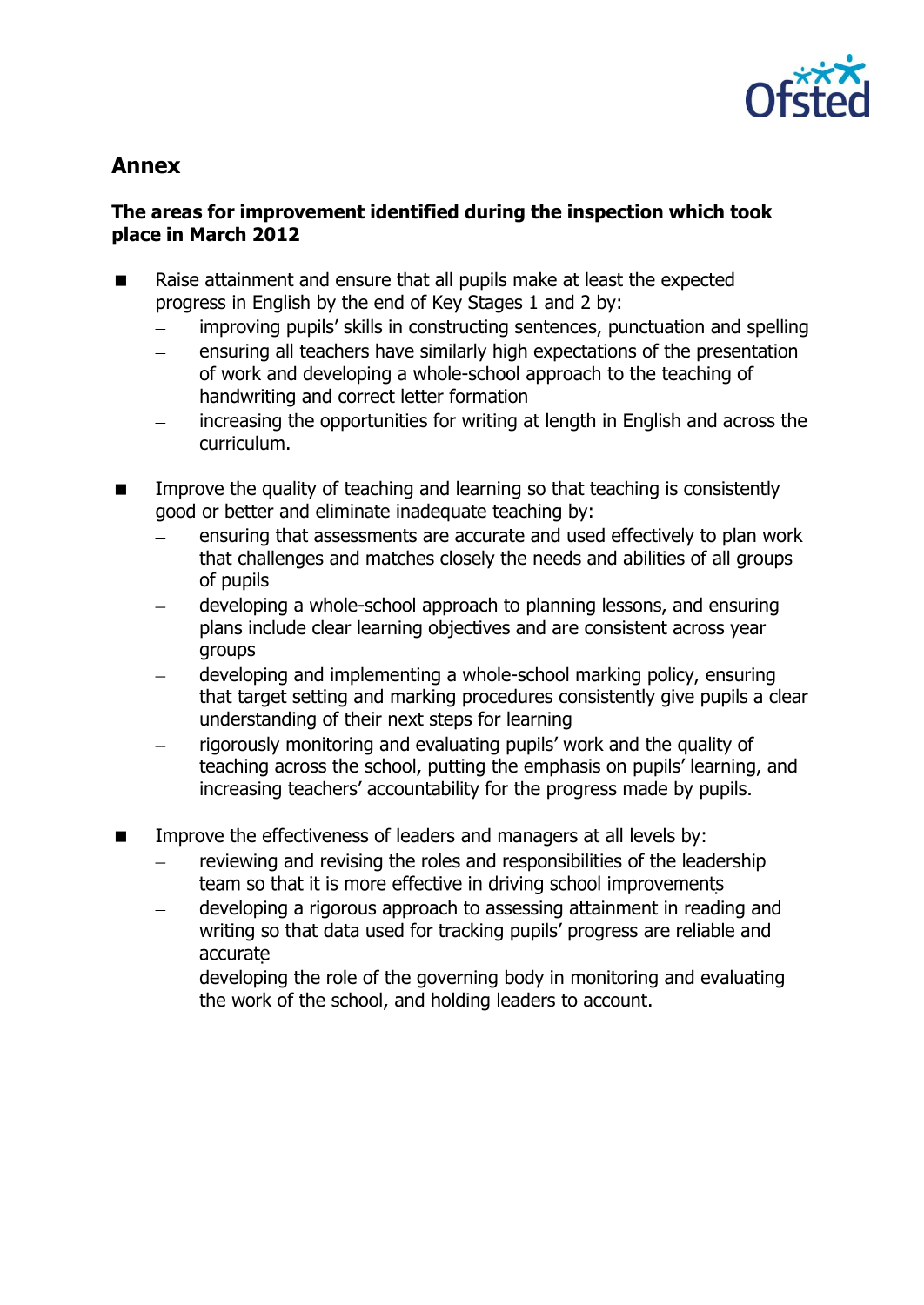

# **Special measures: monitoring of Clifford Road Primary School**

### **Report from the second monitoring inspection on 12–13 December 2012**

#### **Evidence**

Inspectors observed the school's work, including 17 lessons, looked carefully at documents and met with the headteacher, senior staff, groups of pupils and parents and the Chair and vice-chair of the Governing Body. They also spoke to representatives from the local authority.

# **Context**

Five teachers left the school at the end of the summer term and while some permanent appointments have been made, one class has been taught by a number of temporary teachers this term.

# **Achievement of pupils at the school**

Standards in English and mathematics were broadly average at the end of both key stages last summer. Pupils made the progress expected of them overall. However, within this picture not all pupils have done well or made enough progress, and there was considerable variation among groups in Key Stage 2.

A small number of older pupils who speak English as an additional language failed to make sufficient progress. Boys did particularly poorly in reading and writing at the end of Key Stage 2 and made limited progress during their time there. Few attained the higher levels in English or mathematics. By contrast, because of their high rate of progress, girls' attainment significantly exceeded that of boys in all aspects of English and in mathematics. Some other groups of pupils also reached high standards in mathematics.

The school has done much to reduce all this variation because it has raised its sights to ensure that all groups of pupils do their best. The gap between boys' and girls' attainment is closing more quickly. Pupils' achievement is improving at a faster rate now that teaching has got better. However, teaching and achievement are not yet consistently good and there are still some weaknesses.

Children start in the Early Years Foundation Stage with skills, knowledge and understanding at typical levels for their age. They are continuing to make good progress, because of good-quality teaching and close attention to what they need to learn. Towards the end of Key Stage 1 this good progress slows in some classes because work is not always adapted well enough for the different groups. Progress in Key Stage 2 is now becoming more consistent and the school's accurate assessments show that it is now accelerating in most classes, with boys catching up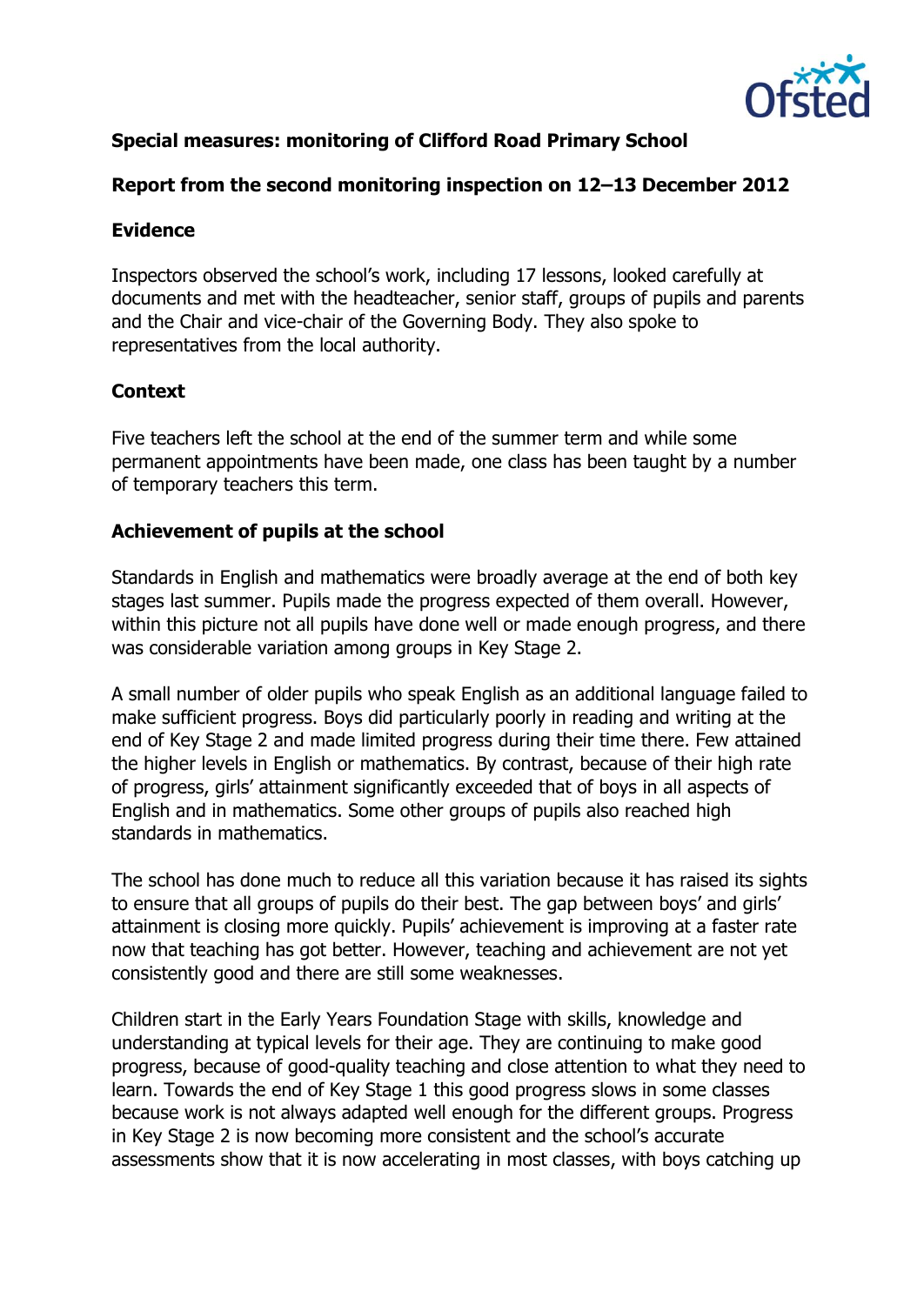

to the level of girls. Pupils' progress has been slower where there have been difficulties in recruiting staff.

The school's determination to ensure that pupils' English skills improve rapidly is paying off, particularly in writing. Pupils now write for different purposes and audiences, and at length, in a wide range of different contexts. Their skills have been transformed and most now produce well-presented and accurately written work. This is because of the good models they see. The school has transformed the classrooms and corridors with vibrant displays that celebrate pupils' achievements in writing. The additional reading and writing resources in each room also help pupils to make better progress in English. Pupils can add to some of the displays, for example by increasing the list of vocabulary so that new words or ideas can be used by other pupils in the class. Books and activities interest boys and the new resources are clearly welcomed.

Through the systematic teaching of the sounds that letters make (phonics) and routine handwriting and spelling lessons, boys' capability in reading and writing has improved well. All pupils say they now enjoy writing and can see how what they are learning in English lessons can be applied to their written work in other subjects. Sometimes, though, teachers do not demand enough high-quality writing in other subjects, and teachers do not use computers enough to help more reluctant or weaker writers.

Occasionally, pupils with the lowest attainment and those learning English as an additional language do not make enough progress in lessons. This is because the work set for them is not matched closely enough to what they need to do and learn, or they do not get enough of the right sort of help.

Progress since the last monitoring inspection on the areas for improvement:

 raise attainment and ensuring that all pupils make at least the expected progress in English – good.

# **The quality of teaching**

The quality of teaching ranges from a small amount which requires improvement to the occasional lesson where it is outstanding. Much of the teaching is now good; this is partly due to the headteacher's determination to improve the quality through regular monitoring, and partly to the influence of the intensive teaching programme.

Staff now have a clear focus on what pupils should learn and achieve. Pupils now have plenty of opportunity to write in different subjects, and staff are adept at planning work so they can develop their skills. Lessons motivate pupils because teachers make them work hard and expect a great deal, especially where their written work is concerned. Pupils rise to the challenge and are very keen to ensure they achieve the 'success criteria' set for each lesson (the things they need to do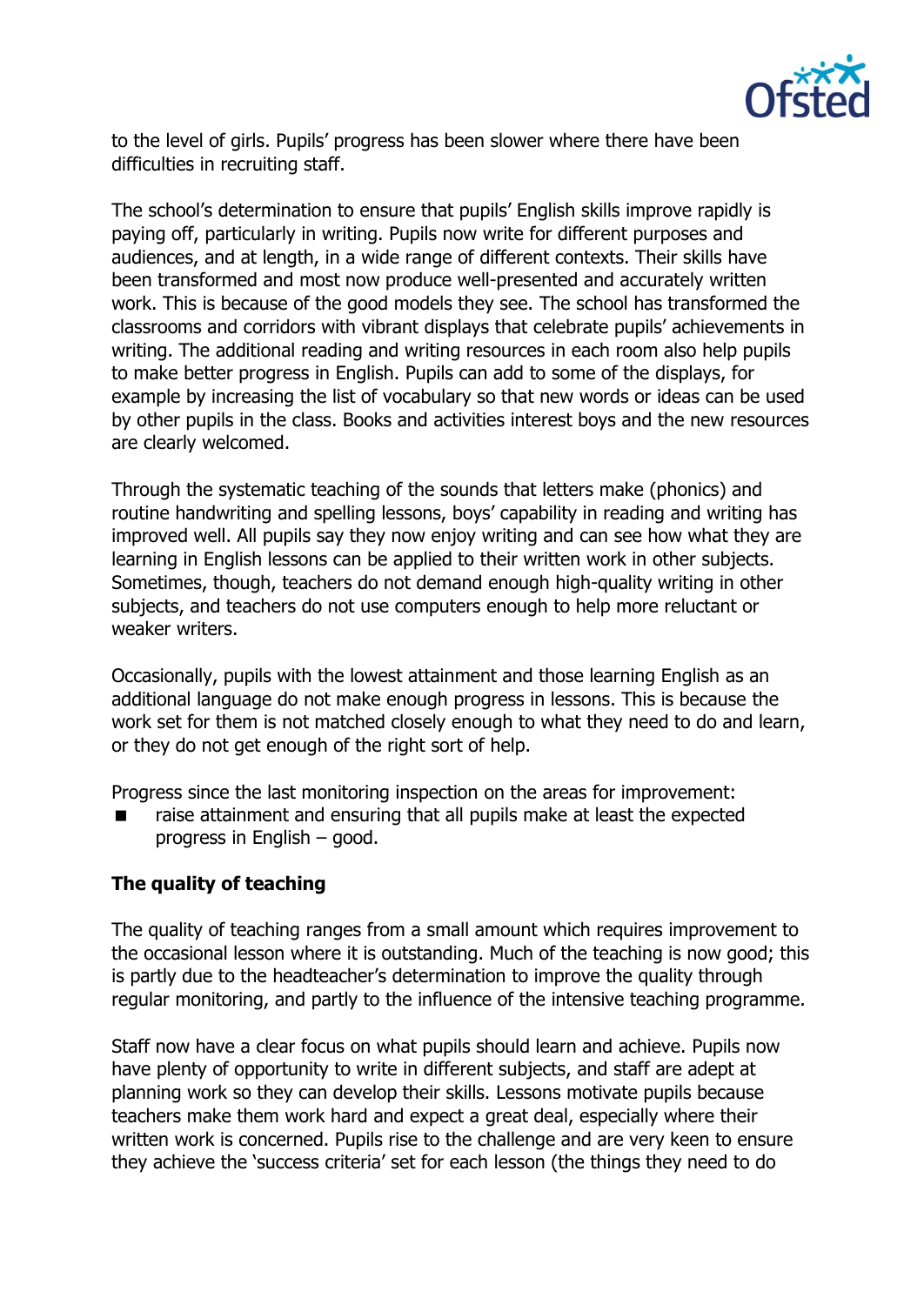

and learn to reach the goals set by their teachers). The use of these helps pupils to understand all the things they need to achieve. Written planning in nearly all classes is detailed and the breakdown of what different groups will achieve, based on accurate and regular assessment, ensure that work is matched to what they need to learn. Staff plan together to ensure that pupils who are in the same year group, but different classes, learn the same things. Occasionally, the planning in a few classes is less detailed and there is little specific planning for pupils at different levels of attainment. Some pupils who need lots of extra help are sometimes given work that does not meet their specific needs closely enough.

Staff's skills in assessment have improved markedly and pupils themselves are regularly asked to check on how well they have done, as well as how others have succeeded. Pupils are developing a good range of ways to work things out for themselves, and learning what they need to do next.

The marking of pupils' work is now consistent across the school. It is detailed and clear and helps pupils to work out what they have done well and the next steps needed in their learning.

Progress since the last monitoring inspection on the areas for improvement:

 improve the quality of teaching and learning so that teaching is consistently good or better and eliminate inadequate teaching – good.

#### **Behaviour and safety of pupils**

Pupils behave well around the building and in lessons. They enjoy coming to school and their attendance is above average. There are polite and speak respectfully and sensibly to each other and to adults. They have a greater understanding about why they need to improve their reading, writing, and mathematical skills. This is because teachers give them clear guidance, and as a result they have positive attitudes and motivation, especially for writing.

On rare occasions there is some running in corridors, but generally pupils concentrate well on their learning a calm atmosphere. Some occasional silliness in lessons, generally by a few boys, is dealt with effectively by staff.

#### **The quality of leadership in and management of the school**

Good improvement has been made in the way leaders and managers work together and plan for improvement. Significant improvement has been made to the learning environment since the last visit. The parent committee has confidence in the school's work, although the parents were unaware of how they can make their views known through Parent View.